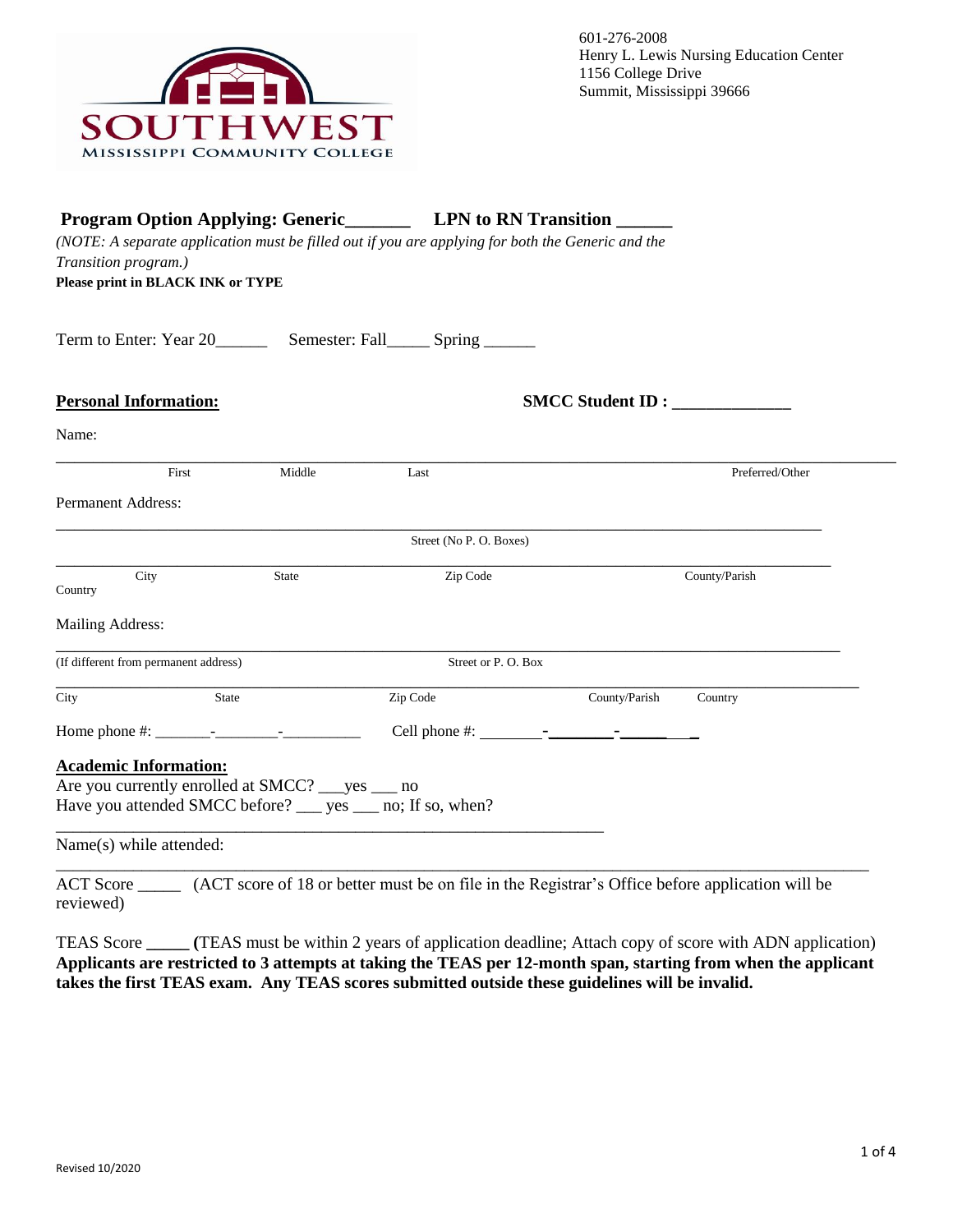List all colleges/universities previously attended. Failure to list complete and accurate information, at the time the application is submitted, could result in the cancellation of your enrollment. (ALL official transcripts must be on file in the Registrar's office, from each institution, before the application will be reviewed for admission.)

| Name of College/University | Location (City, State) | Dates of Attendance | Name While Enrolled |
|----------------------------|------------------------|---------------------|---------------------|
|                            |                        |                     |                     |
|                            |                        |                     |                     |
|                            |                        |                     |                     |
|                            |                        |                     |                     |
|                            |                        |                     |                     |

A 2.5 GPA or higher is required and calculated using best grade achieved for nursing program of study prerequisite courses. All other course work will **NOT** be used to calculate GPA for admission to the nursing program.

| <b>College Core Requirements</b>       | Completed | In Progress | To Be Completed |
|----------------------------------------|-----------|-------------|-----------------|
| *+BIO 2513 Anatomy & Physiology I      |           |             |                 |
| *+BIO 2511 Anatomy & Physiology I Lab  |           |             |                 |
| *+BIO 2523 Anatomy & Physiology II     |           |             |                 |
| *+BIO 2521 Anatomy & Physiology II Lab |           |             |                 |
| *+MAT 1313 College Algebra             |           |             |                 |
| +BIO 2923 Microbiology                 |           |             |                 |
| +BIO 2921 Microbiology Lab             |           |             |                 |
| +ENG 1113 English Composition I        |           |             |                 |

\*PREREQUISITES FOR THE GENERIC RN PROGRAM

+PREREQUISITES FOR THE LPN-RN TRANSITION PROGRAM

(All prerequisites must be completed prior to acceptance into the ADN program.)

Have you ever been enrolled in a previous ADN nursing program? seed not if yes, you MUST submit a "Letter of Good Standing" from the school of nursing in which you attended if you did not complete the ADN program. Without a letter of Good Standing, your application is void.

If so, program name, location, and date(s): \_\_\_\_\_\_\_\_\_\_\_\_\_\_\_\_\_\_\_\_\_\_\_\_\_\_\_\_\_\_\_\_\_\_\_\_\_\_\_\_\_\_\_\_\_\_\_\_\_\_\_\_\_\_\_\_\_\_\_\_\_\_\_\_\_\_\_\_\_\_\_\_\_\_\_\_\_\_\_\_

Type of program: \_\_\_\_ LPN \_\_\_\_\_ RN or \_\_\_\_\_\_\_\_\_ LPN to RN Are you eligible to re-enter that nursing program? see section

Have you ever been licensed or certified as a health care provider? yes no Type of Licensure:

State of Issue:

Expiration Date: \_\_\_\_\_\_\_\_\_\_\_\_\_\_\_\_\_\_\_\_\_\_\_\_\_\_\_\_\_\_\_\_\_\_\_\_\_\_\_\_\_\_\_\_\_\_\_\_\_\_\_\_\_\_\_\_\_\_\_\_\_\_\_\_\_\_\_\_\_\_\_\_\_\_\_\_\_\_\_\_\_\_\_\_\_\_\_\_\_\_\_\_\_\_\_\_\_\_\_\_\_\_

Applicants to the LPN to RN Transition program option must submit proof of a current, active, unencumbered LPN license

\_\_\_\_\_\_\_\_\_\_\_\_\_\_\_\_\_\_\_\_\_\_\_\_\_\_\_\_\_\_\_\_\_\_\_\_\_\_\_\_\_\_\_\_\_\_\_\_\_\_\_\_\_\_\_\_\_\_\_\_\_\_\_\_\_\_\_\_\_\_\_\_\_\_\_\_\_\_\_\_\_\_\_\_\_\_\_\_\_\_\_\_\_\_\_\_\_\_\_\_

\_\_\_\_\_\_\_\_\_\_\_\_\_\_\_\_\_\_\_\_\_\_\_\_\_\_\_\_\_\_\_\_\_\_\_\_\_\_\_\_\_\_\_\_\_\_\_\_\_\_\_\_\_\_\_\_\_\_\_\_\_\_\_\_\_\_\_\_\_\_\_\_\_\_\_\_\_\_\_\_\_\_\_\_\_\_\_\_\_\_\_\_\_\_\_\_\_\_\_\_\_\_\_

## \**If the answer to any of the questions below is "yes", you must schedule an appointment with the Associate Vice President for Nursing before the application will be reviewed for admission.*

\*Have you ever been convicted of or have charges pending against you for a felony or misdemeanor in any state/jurisdiction? \_\_\_ yes \_\_\_ no

\*Have you ever been disciplined by any state, federal regulatory agency, or national certifying agency? \_\_\_ yes \_\_\_ no

\*Are any charges pending against you concerning licensure or practice in any state/jurisdiction? \_\_\_ yes \_\_\_ no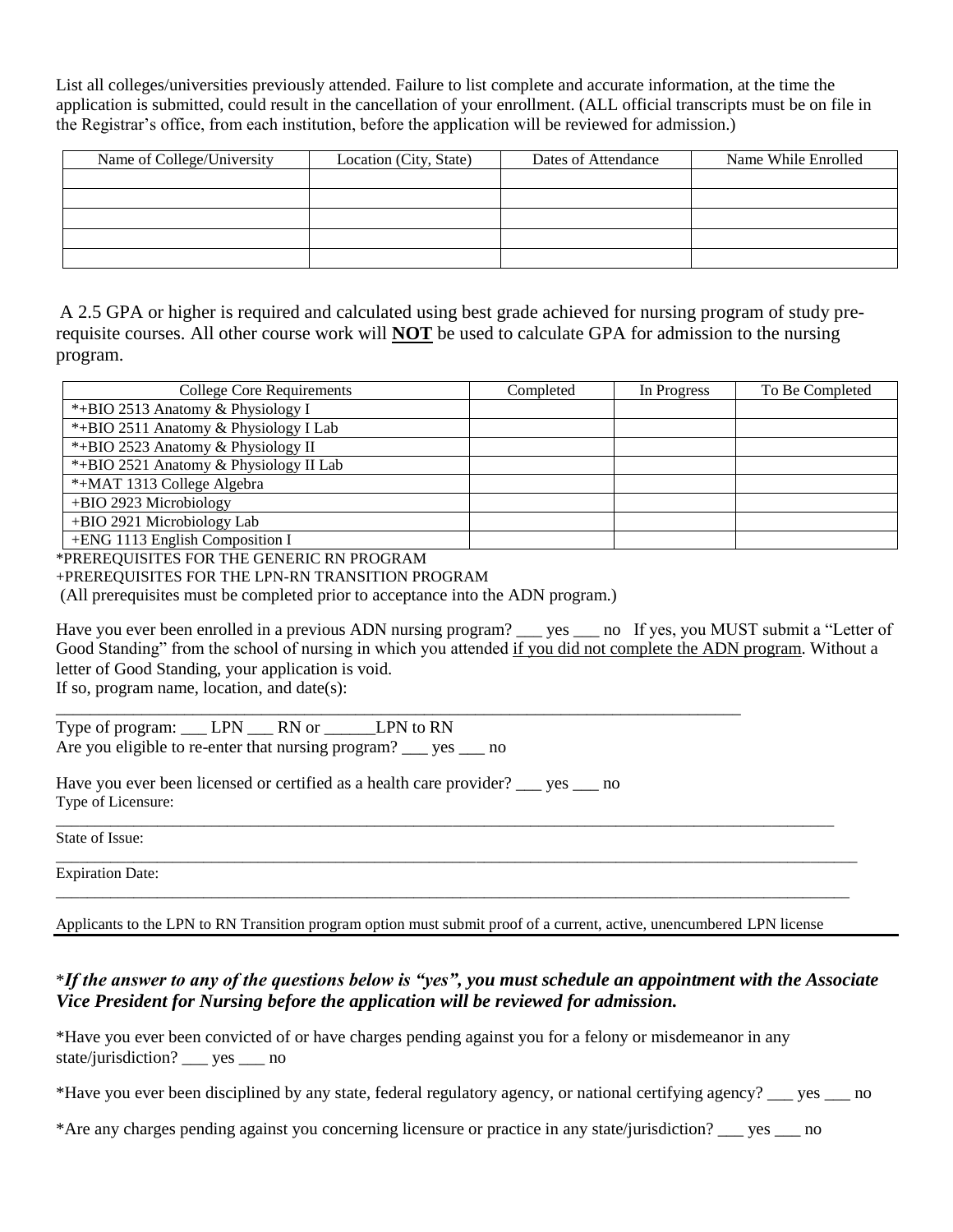

## **Certification:**

I certify that the information I have provided on this application is accurate and that I have not intentionally withheld information requested. I further understand that any falsification or information may subject me to dismissal from the Associate Degree Nursing Division and the College. *I understand that it is my responsibility to complete all admission requirements before applying for admission to the Associate Degree Nursing Division.*

| -<br>Applicant<br>. Signature: |  |
|--------------------------------|--|
|                                |  |

## **Notary Signature:**

County \_\_\_\_\_\_\_\_\_\_\_\_\_\_\_\_\_

| , (Notary Public), do hereby certify that on this | day of |
|---------------------------------------------------|--------|
|---------------------------------------------------|--------|

\_\_\_\_\_\_\_\_\_\_\_\_\_\_\_\_ (month), 20\_\_\_\_\_\_, personally appeared before me

\_\_\_\_\_\_\_\_\_\_\_\_\_\_\_\_\_\_\_\_\_\_\_\_\_\_\_\_\_\_\_\_\_\_\_ (applicant), known to me to be the person whose name is

subscribed to the foregoing instrument, swore, and acknowledged to me that he/she executed the same for the

purpose and in the capacity therein expressed, and that the statements contained therein are true and correct.

Notary Signature  $\blacksquare$ 

Name, Typed or Printed:\_\_\_\_\_\_\_\_\_\_\_\_\_\_\_\_\_\_\_\_\_\_\_\_\_\_\_\_\_\_\_\_\_\_\_\_\_\_\_

My Commission Expires:\_\_\_\_\_\_\_\_\_\_\_\_\_\_\_\_\_\_\_\_\_\_\_\_\_\_\_\_\_\_\_\_\_\_\_\_\_\_\_\_